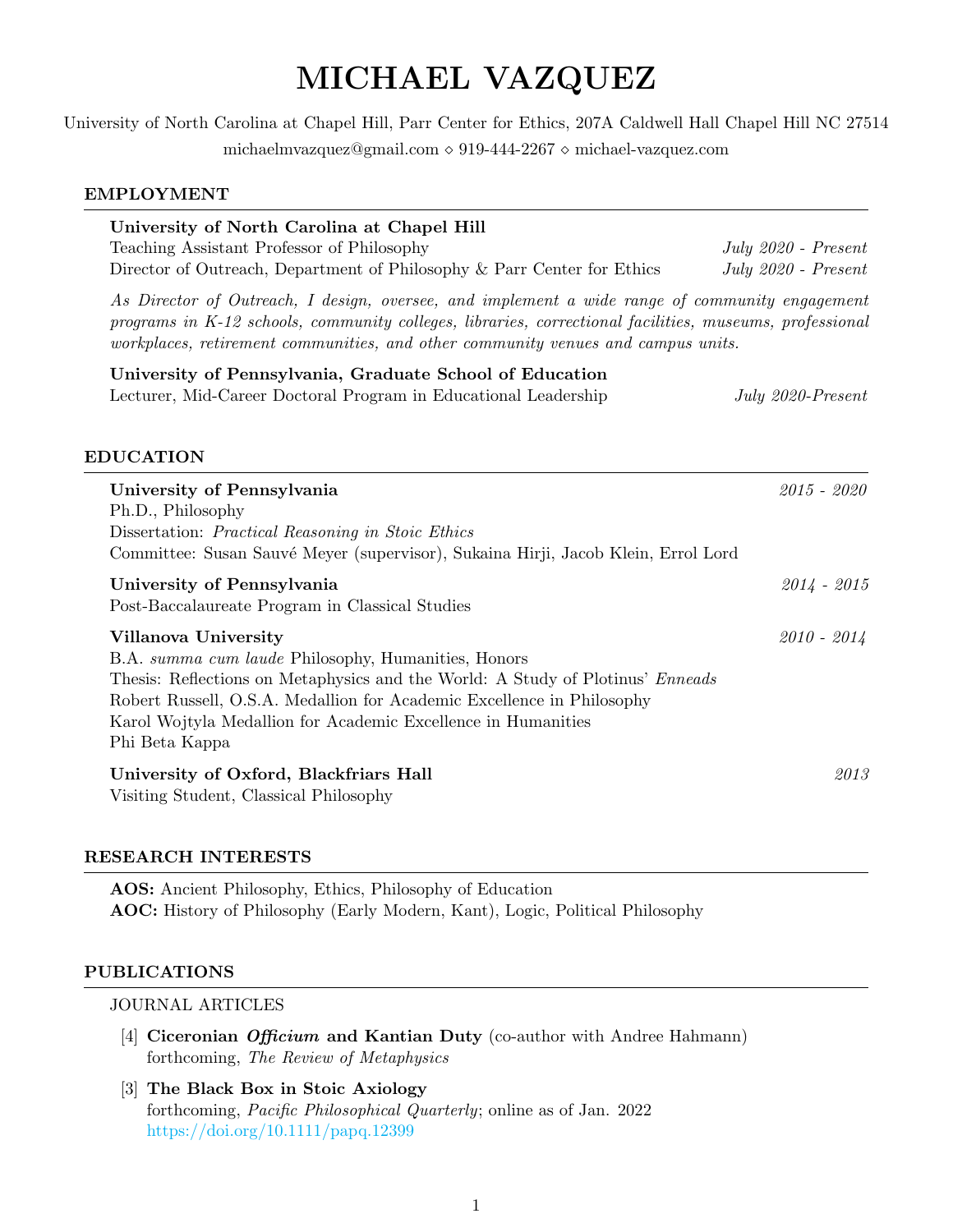- [2] How Can a Line Segment with Extension be Composed of Extensionless Points? From Aristotle to Borel, and Beyond (co-author with Brian Reese and Scott Weinstein) Synthese 200, no. 85 (2022): 1-28 <https://doi.org/10.1007/s11229-022-03538-9>
- [1] Hopeless Fools and Impossible Ideals Res Philosophica 98, no. 3 (2021): 429-451 <https://doi.org/10.11612/resphil.2061>

#### PUBLIC-FACING WRITING

- [2] Deliberating Across the Lifespan Chapter in The Ethics Bowl Way: Answering Questions, Questioning Answers, and Creating Ethical Communities (Rowman and Littlefield 2022; [publisher's page\)](https://rowman.com/ISBN/9781475861617/The-Ethics-Bowl-Way-Answering-Questions-Questioning-Answers-and-Creating-Ethical-Communities)
- [1] Ethics Bowl and Democratic Deliberation Blog post in APA Syllabus Showcase (Mar. 2022; available [here\)](https://blog.apaonline.org/2022/03/23/syllabus-showcase-ethics-bowl-and-democratic-deliberation-michael-vazquez/)

## IN PROGRESS

- [5] Case-Based Ethical Reasoning and Teacher Practice Co-authored paper in progress with Dustin Webster
- [4] Cicero as Philosopher: Interpretation  $\mathcal{B}$  Legacy Co-edited volume with Andree Hahmann (awaiting chapters from contributors)
- [3] Commitment without Conviction Manuscript in preparation on Cicero's skeptical moral philosophy
- [2] Epicurean Duties Co-authored paper with Andree Hahmann (under review)
- [1] Kant's Rejection of Stoic Eudaimonism Chapter in progress for Kant and Stoic Ethics, ed. Melissa Merritt (Cambridge University Press)

# PAPERS DELIVERED

- [7] Commitment without Conviction
	- Departmental Philosophy Colloquium, Nanyang Technological University (May 2022)
	- Ancient Philosophy Symposium in Honor of Susan Sauvé Meyer, University of Pennsylvania (Apr. 2022)
- [6] Zeno Peripateticus? Cicero's Rhetorical Philosophy in De Officiis
	- Meeting of the Society for Ancient Greek Philosophy, Society for Classical Studies Annual Meeting (Jan. 2020)
- [5] Hopeless Fools and Impossible Ideals
	- Philosophy in 15 Minutes at UNC-CH (Sept. 2021; recording available [here\)](https://youtu.be/QbaY507RfOA?t=3001)
	- Penn Normative Philosophy Group (Dec. 2019)
- [4] Cicero and the Origins of Moral Duty
	- Panel, "Cicero as Translator, Cicero as Interpreter," Society for Ancient Greek Philosophy Annual Meeting at Christopher Newport University (Nov. 2019)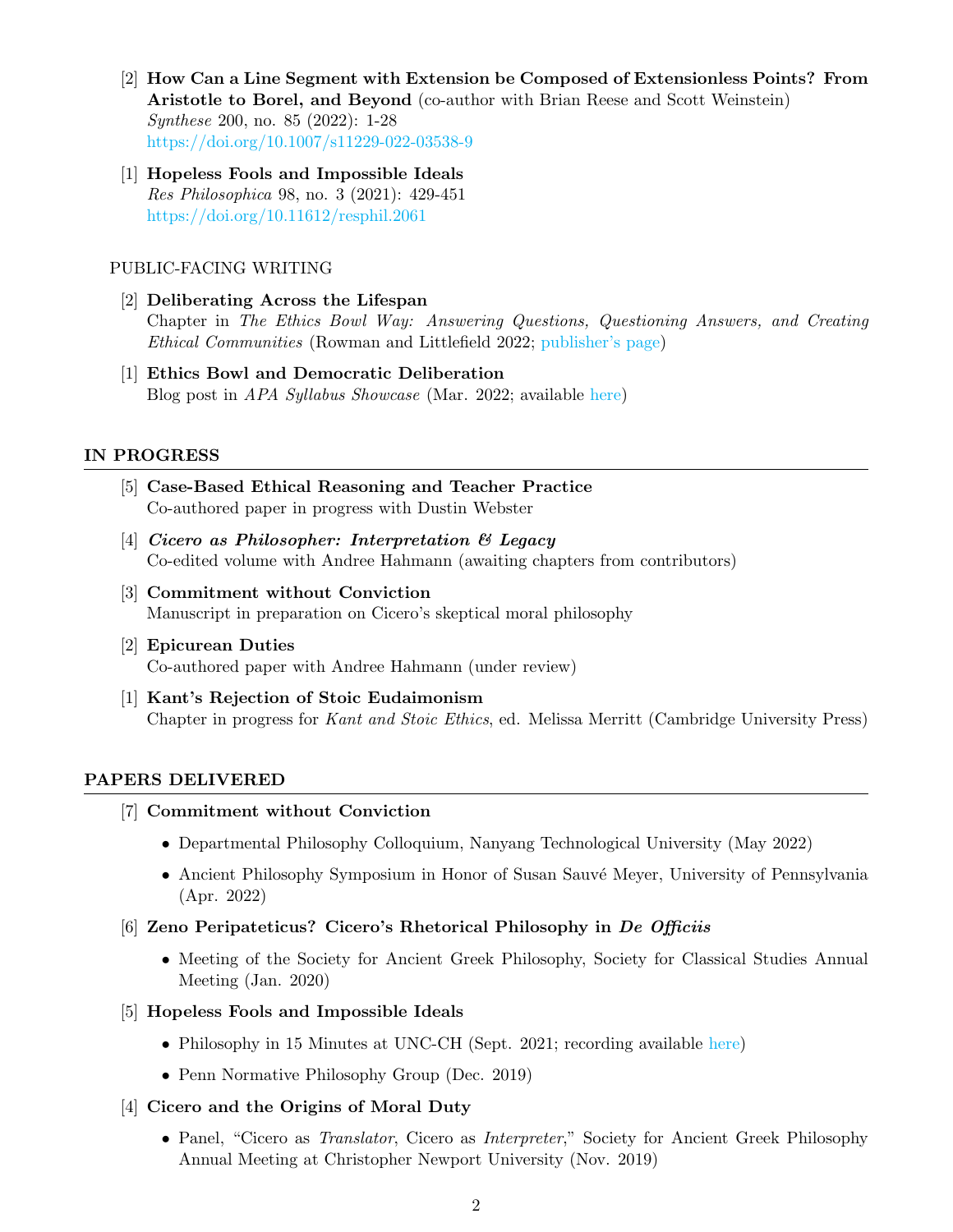#### [3] The Black Box in Stoic Axiology

- Hellenistic Philosophy Society Panel on Stoic Ethics, American Philosophical Association Pacific Division Meeting (Apr. 2019; version title: "Cum officio selectio: A Proposal for Stoic Practical Reasoning")
- Princeton University Classical Philosophy Works-in-Progress Workshop Series (Dec. 2018)
- [2] The Normative Hippocratic Doctor: Moral Motivation in Ancient Medical Ethics
	- 35th annual meeting of the Society for Ancient Greek Philosophy, Fordham University (Oct. 2017)

## [1] Quo Warranto? Real Definition and the Euthyphro Argument

• 34th annual meeting of the Society for Ancient Greek Philosophy, Fordham University (Oct. 2016)

## CONFERENCES & PANELS ON PEDAGOGY

#### [10] Intergenerational Ethics

Invited discussant for plenary session on multi-generational philosophy, 2022 PLATO Conference: Ethics in Schools, Communities, and the Public Sphere, University of Washington (Jun. 2022)

[9] Fostering Collaborative Ethics Discussions in the Secondary-Grades Classroom Co-organized workshop, 2022 PLATO Conference: Ethics in Schools, Communities, and the Public Sphere, University of Washington (Jun. 2022)

# [8] Philosophy in the Ancient Language Classroom Co-organized workshop, "Primary Sources for Youth," 2022 PLATO Conference: Ethics in Schools, Communities, and the Public Sphere, University of Washington (Jun. 2022)

- [7] Philosophy as a Vehicle for Intergenerational Dialogue AAPT-APA Teaching Hub session on Intergenerational Philosophy, Eastern Division Meeting of the American Philosophical Association (Jan. 2022; virtual)
- [6] Deliberative Practice for the Public Sector Co-organized panel, 6th Public Philosophy Network Conference: "Engagement, Policy, and Practice" (Oct. 2021; virtual)
- [5] Community-Engaged Pedagogy & Intergenerational Encounter Paper, Engagement Scholarship Consortium Annual Meeting: Creating Connections and Expanding Possibilities (Sept. 2021; virtual)
- [4] Discursive Practices in the Classroom Invited panelist, "Facilitating and Evaluating Public Discourse," Inaugural UNC Faculty Symposium on Deliberative Pedagogy (May 2021; recording available [here\)](https://youtu.be/5VjKwXVfErQ?t=1926)
- [3] Putting Ethics Bowl to Work: Dialogical Pedagogy for Professional Ethics Education Co-organized panel, 30th Annual Association for Practical and Professional Ethics Conference (Feb. 2021; recording available [here\)](https://youtu.be/ZNlQ6Mk6n4E)
- [2] Ethics Bowl in the Classroom: Perspectives on Dialogical Pedagogy for Ethics and Civics Education

AAPT-APA Teaching Hub session organized by the National High School Ethics Bowl, 2021 Eastern Division Meeting of the American Philosophical Association (Jan. 2021; virtual)

[1] Service-Learning, Moral Philosophy, and Civic Engagement Co-organized panel on "Models of Philosophical Engagement with K-12 Students," Philosophy of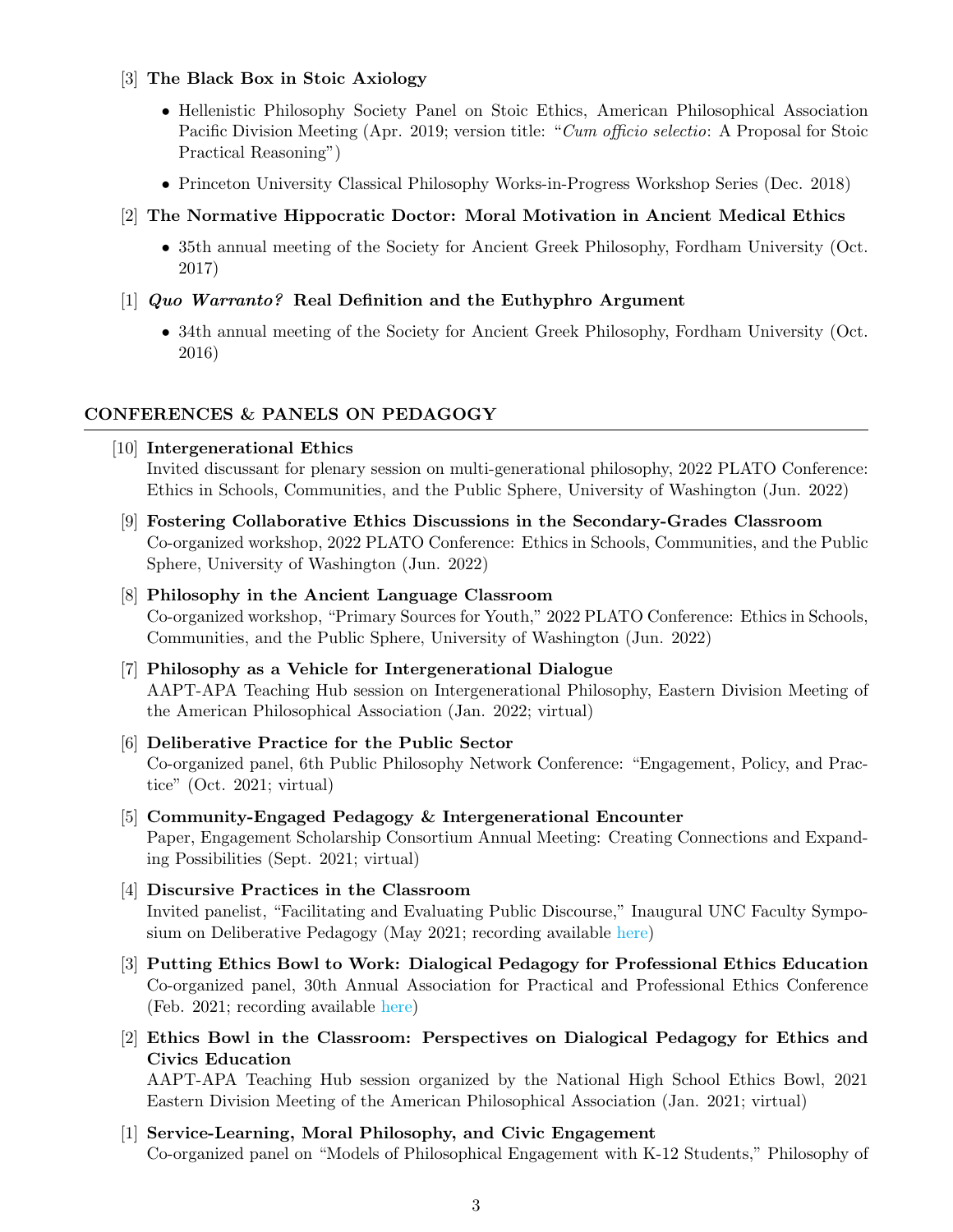## PUBLIC TALKS AND LECTURES

#### [10] Stoicism and Its Legacies

Seminar for Carolina Public Humanities, in three parts: (1) Stoic Philosophers and their Place in the Ancient Greco-Roman World, (2) The Uses of Stoicism from Cicero to Kant to Silicon Valley, (3) Why has Stoicism Attracted Adherents throughout Western Cultural History? (Jun. 2022)

- [9] The Power of the Humanities in Prison and Juvenile Justice Education With the Assistant Superintendent of NC Prison Education Services, UNC's Director of Correctional Education, and an alumnus of UNC prison ed (Mar. 2022; recording available [here\)](https://youtu.be/UFhNggUtecM)
- [8] Ethics in the Workplace Two-hour professional development seminar, sponsored by UNC Human Resources, on how to analyze, discuss, and navigate ethical dilemmas that arise in the workplace (Jan. 2022)
- [7] Dialogical Strategies for Ethics and Civics Pedagogy National Council for Social Studies Podcast (Recorded Dec. 2021)
- [6] Middle School Ethics Bowl and Deliberative Pedagogy Presentation to pre-service teachers enrolled in Prof. Suzanne Gulledge's EDUC 617 ("Teaching in Middle School") at UNC-CH (Oct. 2021)
- [5] Why You Should Be an Epicurean; The Aims of Education; What Must I Believe? Three talks delivered as part of the inaugural Galloway Ridge-UNC Agora Lecture Series (Fall 2021)
- [4] The Importance of Ethics Presentation at the International High School Philosophy Conference @ NYU (Sept. 2021)
- [3] Engaged Scholarship and Professional Philosophy Talk on engaged scholarship delivered to the Fontaine Fellows at Penn (Oct. 2020)
- [2] What do Ancient Philosophers Know about Morality? Presentation to the Penn Undergraduate Philosophy Society (Mar. 2019)
- [1] Is there a Moral Duty to Adopt? Talk delivered as part of the University of Pennsylvania Graduate Colloquium Series (Apr. 2018)

#### TEACHING

| University of North Carolina at Chapel Hill, Teaching Assistant Professor |                  |
|---------------------------------------------------------------------------|------------------|
| Moral and Philosophical Issues in Education                               | <i>Fall</i> 2022 |
| Philosophy Across the Lifespan                                            | Spring 2022      |
| Ethics Bowl & Democratic Deliberation                                     | Fall 2021        |
| Directed Readings: Cicero's Moral and Political Philosophy                | <i>Fall</i> 2021 |
| Intergenerational Philosophy                                              | Spring 2021      |
| Ethics Bowl & Democratic Deliberation                                     | <i>Fall</i> 2020 |

#### Advising

- Honors Thesis Committee Member, Tara Murray (Aristotle, contemporary feminism, and motherhood) (Spring 2022)
- Honors Thesis Supervisor, Anna Fiore (radicalization and the ethics of belief) (Fall 2021 Spring 2022)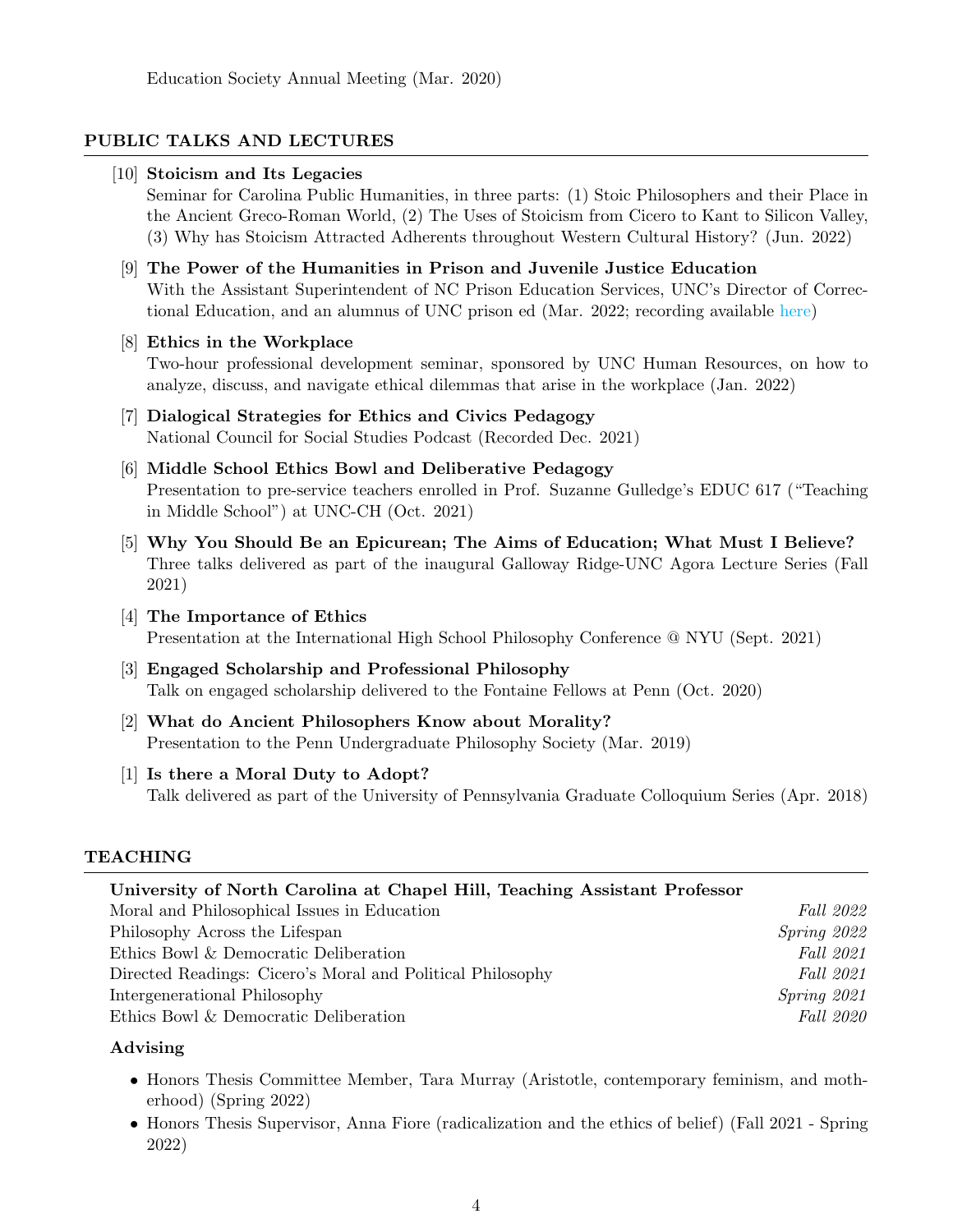• Honors Thesis Committee Member, Liam Bendezu (political liberalism, national identity, and religious education) (Spring 2021)

#### University of Pennsylvania, Lecturer

| Social Foundations of Education (Graduate School of Education) | Summer 2022 |
|----------------------------------------------------------------|-------------|
| Social Foundations of Education (Graduate School of Education) | Summer 2021 |
| Social Foundations of Education (Graduate School of Education) | Summer 2020 |
| History of Ancient Philosophy (Co-taught with Matthew Solomon) | Summer 2020 |
| Public Philosophy & Civic Engagement                           | Spring 2020 |
| <b>TT .</b>                                                    |             |

#### University of Pennsylvania, Graduate Teaching Assistant

| Philosophy of Education: Teaching Philosophy in Middle Schools | <i>Fall</i> 2018 |
|----------------------------------------------------------------|------------------|
| Introduction to Philosophy (Online)                            | Summer 2018      |
| History of Modern Philosophy                                   | $Spring\ 2018$   |
| The Social Contract                                            | Fall 2017        |
| Logic and Formal Reasoning                                     | Spring 2017      |
| History of Ancient Philosophy (funded by S.A.I.L. grant)       | <i>Fall</i> 2016 |
| Plato and his Predecessors (Online)                            | Summer 2016      |
| Aristotle and his Successors (Online)                          | Summer 2016      |
|                                                                |                  |

#### Additional Experience:

- Penn Center for Teaching & Learning, Teaching Certificate (Spring 2020) 5 Pedagogy Workshops, Observation & Review, and Teaching Philosophy
- Penn Center for Teaching & Learning, Structured Active In-Class Learning Training (Fall 2016)
- 150+ hours tutoring in Ancient Greek, Latin, and Philosophy (Wyzant, Varsity Tutors, Chegg)

# GRANTS

NHSEBBridge: Promoting Student Access and Equity in the National High School Ethics Bowl 2022

American Philosophical Association Diversity and Inclusiveness grant awarded to support NHSEB-Bridge, a program that specifically targets underserved communities and under-resourced schools who may not otherwise have access to the National High School Ethics Bowl's academic, social, and civic benefits

Co-directed with Alex Richardson Award Amount  $= $10,000$ 

Dialogue and Transformation: Bringing Philosophy to Juvenile Justice Educators 2022

American Philosophical Association Small Grant awarded to expand our existing Juvenile Justice Outreach Program's capacity by launching a new pilot program to "teach the teachers" and equip Juvenile Justice educators with the skills, knowledge, and strategies needed to incorporate philosophy into their curricula and classrooms Co-directed with Geoffrey Sayre-McCord & Z Quanbeck

Award Amount  $= $2,000$ 

Dialogue & Transformation: Bringing Philosophy to Juvenile Justice Centers 2021

Humanities for the Public Good Critical Issues Project Award to fund student and teacher-facing efforts to integrate philosophy and university resources in Juvenile Justice education programs across North Carolina Co-directed with Geoffrey Sayre-McCord Award Amount  $= $7,925$ 

Ancient Wisdom 2020-2021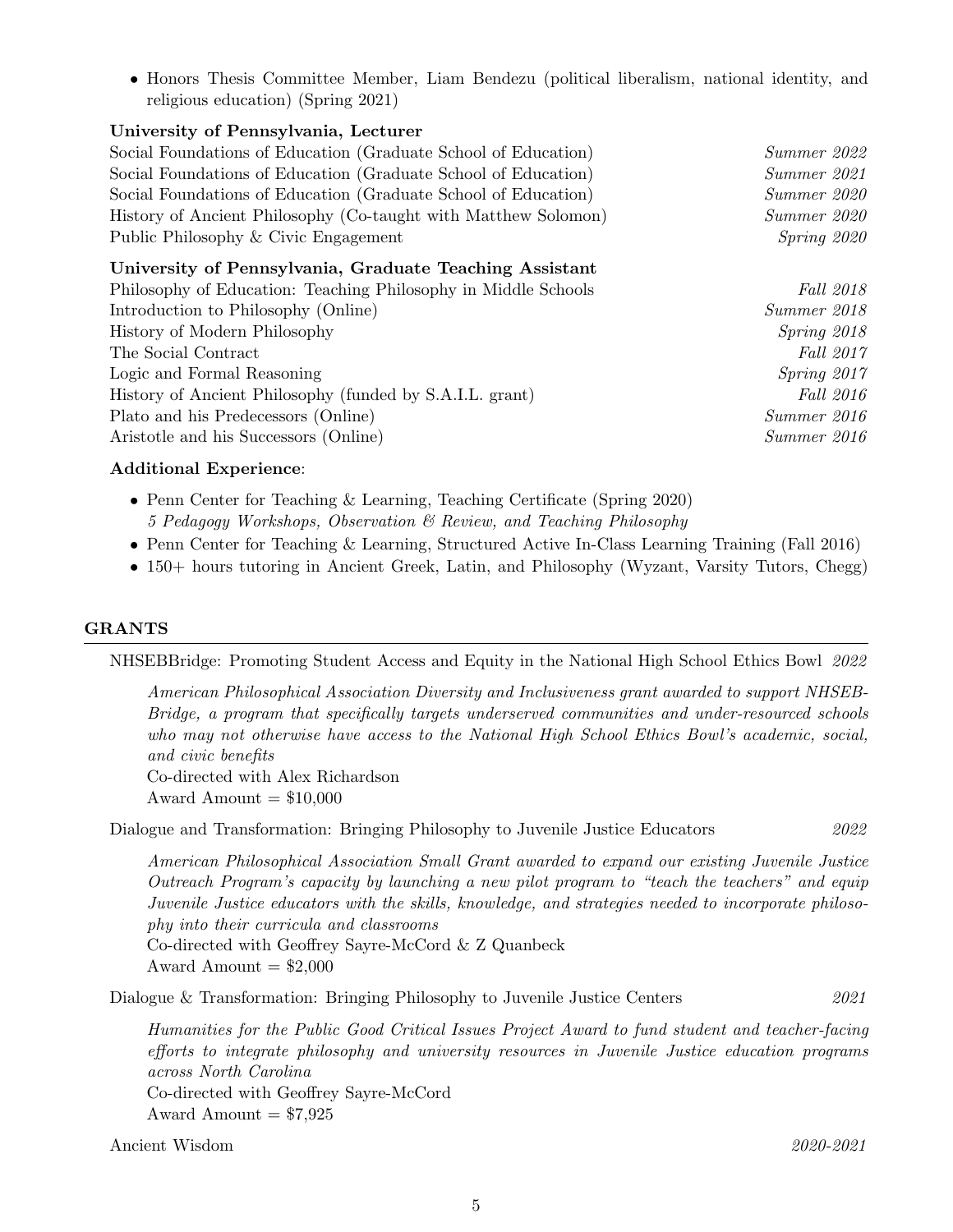Society for Classical Studies Classics Everywhere Award to fund, a text-centered philosophy discussion group offered in partnership with Orange County's Department on Aging Award Amount  $= $400$ 

## HONORS & FELLOWSHIPS

| Provost's Graduate Academic Engagement Fellowship at the Netter Center                                                                                                         | $2019 - 2021$ |
|--------------------------------------------------------------------------------------------------------------------------------------------------------------------------------|---------------|
| Inaugural recipient of two-year teaching and research fellowship and research fund, awarded to two<br>doctoral students across the university for publicly engaged scholarship |               |
| School of Arts and Sciences Graduate Dean's Scholar                                                                                                                            | 2019          |
| Awarded to nine graduate students per year who "exhibit exceptional academic performance and<br><i>intellectual promise</i> "                                                  |               |
| George W. M. Bacon Fellow                                                                                                                                                      | $2016 - 2017$ |
| Penn School of Arts and Sciences year-long research fellowship                                                                                                                 |               |
| Collegium Institute for Catholic Thought & Culture Graduate Fellow                                                                                                             | 2015 - 2020   |
| Access to monthly colloquia, specialized reading groups, and research/travel funds                                                                                             |               |
| Benjamin Franklin Doctoral Fellowship                                                                                                                                          | 2015-2020     |
| Five-year fellowship for doctoral research                                                                                                                                     |               |
| Political Studies Summer Fellowship, Hudson Institute                                                                                                                          | 2014          |
| In-residence program in Washington, D.C. centering around the theory and practice of politics                                                                                  |               |

# PROFESSIONAL AND DEPARTMENTAL SERVICE

| Book Proposal Review, <i>Bloomsbury</i> (May 2022)                                                                                                               |
|------------------------------------------------------------------------------------------------------------------------------------------------------------------|
| Academic Advisory Board, Philosophy Learning and Teaching Organization (Spring 2022 - Present)                                                                   |
| Middle School Ethics Bowl Executive Committee, Kent Place School (Fall 2021 - Present)                                                                           |
| Undergraduate Committee, UNC-Chapel Hill Department of Philosophy (2021-2022)                                                                                    |
| Search Committee, Parr Center for Ethics Administrative Support Associate (Fall 2021)                                                                            |
| Committee on Public Philosophy, American Philosophical Association (Jul. 2021-Jun. 2024)                                                                         |
| Advocacy Committee (lobbying state boards of education for philosophy in K-12 curricula), Philos-<br>ophy Learning and Teaching Organization (Apr. 2020-Present) |
| Fundraising Committee, Parr Center for Ethics (Apr. 2021-Present)                                                                                                |
| Executive Committee, National High School Ethics Bowl (Jul. 2020-Present)                                                                                        |
| Philosophy Graduate Representative to the Faculty, University of Pennsylvania (2018-2019)                                                                        |
| Graduate Philosophy Listserv Administrator (2017-2020)                                                                                                           |

# PROFESSIONAL ACTIVITIES